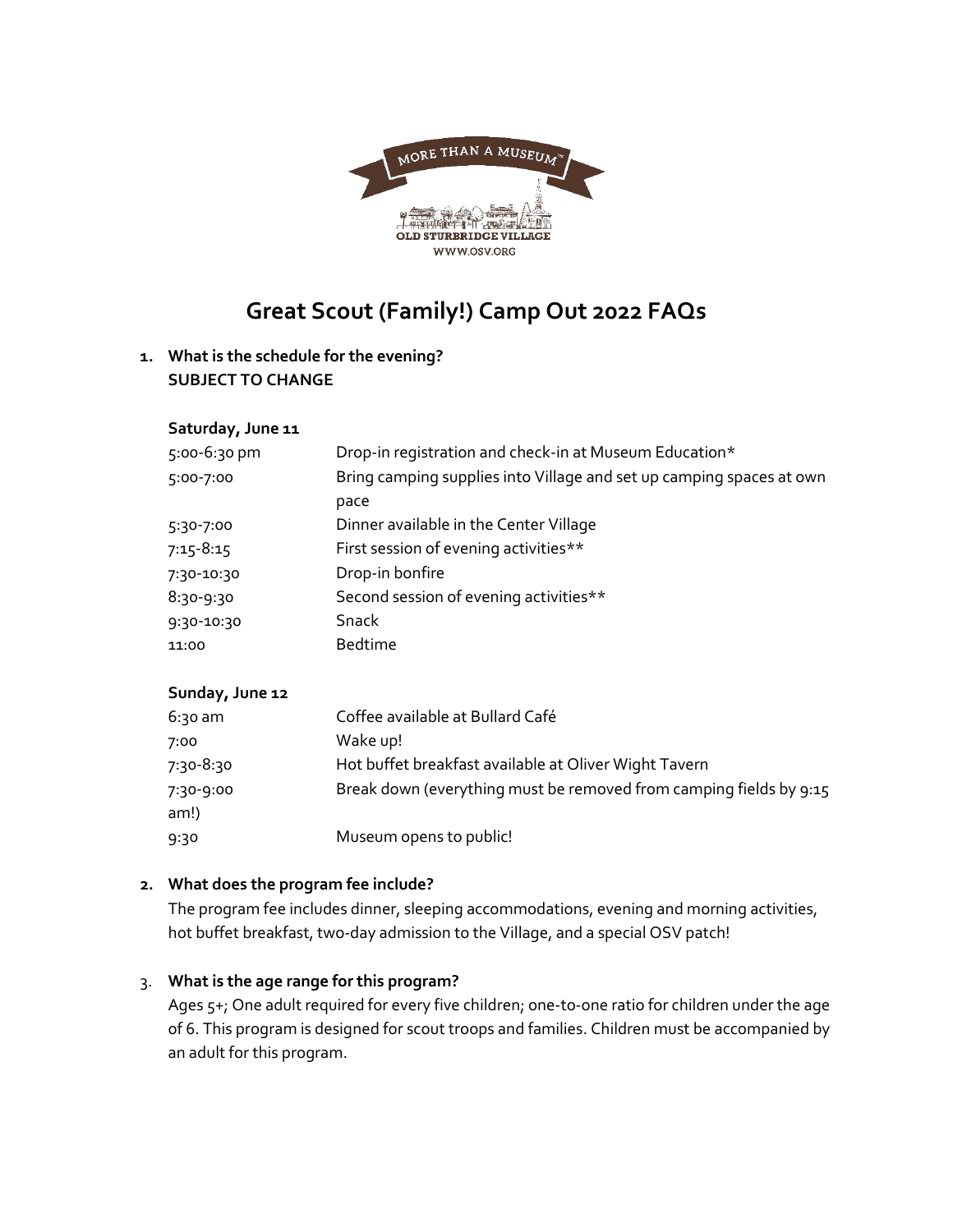#### 4. **How is this program different than the Night at the Museum Overnights?**

This program is very different than the usual overnights! Scouts will sleep outside in the fields of our historic village and participate in unique evening activities that are not normally offered during the usual overnights. Also, dinner is included as part of the program fee.

#### 5. **Where do we park?**

All participants will park at Museum Education for the evening. Clic[k here](https://www.osv.org/content/uploads/2018/02/Old-Sturbridge-Village-Map.pdf) to see a map of Old Sturbridge Village an[d here](https://www.osv.org/content/uploads/2018/02/Directions-to-Museum-Education-Building.pdf) to see how to reach Museum Education. If you wish to visit the museum before or after the camp out, you can park at the main entrance.

#### 6. **How do we bring our camping supplies into the Village?**

Campers are expected to carry in their own camping supplies from the Museum Ed parking lot. You **will not** be able to drive your cars to the camping sites. Please take this into consideration while packing! We strongly recommend a wagon or other cart for supplies as the camping fields are a 5 to 7 minute walk from the Museum Education parking lot. Please remember that the Village is very large and this program will involve lots of walking.

#### 7. **What are the sleeping arrangements like?**

All outdoor sleeping arrangements are within museum grounds. This means that everyone must have their possessions removed from the camp sites by the museum's opening at 9:30 am. If you have questions or concerns about this, please feel free to call (508) 347-0287.

## 8. **I am bringing a troop/den/pack/unit of Scouts for this event. What do I need to do?** After purchasing your spots, you will need to fill out a [roster](https://www.osv.org/content/uploads/2022/03/campout_roster-2022.doc) of all the Scouts attending, along

with their emergency contact numbers. (Emergency contact should be someone who is not attending the Great Scout Camp Out) Each participant will need to complete a [waiver](https://www.osv.org/content/uploads/2022/03/Release-from-Liability-and-Model-Release.pdf) as well. Please see above for details about chaperones.

#### 9. **I have just registered for the program. What do I need to do now?**

Make sure to complete the roster and waivers for your troop/pack/den.

#### **10. How do we sign up for evening activities?**

Activity registration will be done upon arrival on June 11th on a first-come, first-served basis. There will be plenty of great activities to ensure that all participants get to do something exciting!

*Please note:* We will **not** take advance registration or reservations for these evening activities. Registration and check-in for the evening starts promptly at 5:00 pm and no earlier.

#### 11. **What should I bring?**

Participants should bring: Sleeping bags, camping mats or air mattresses **with battery-**